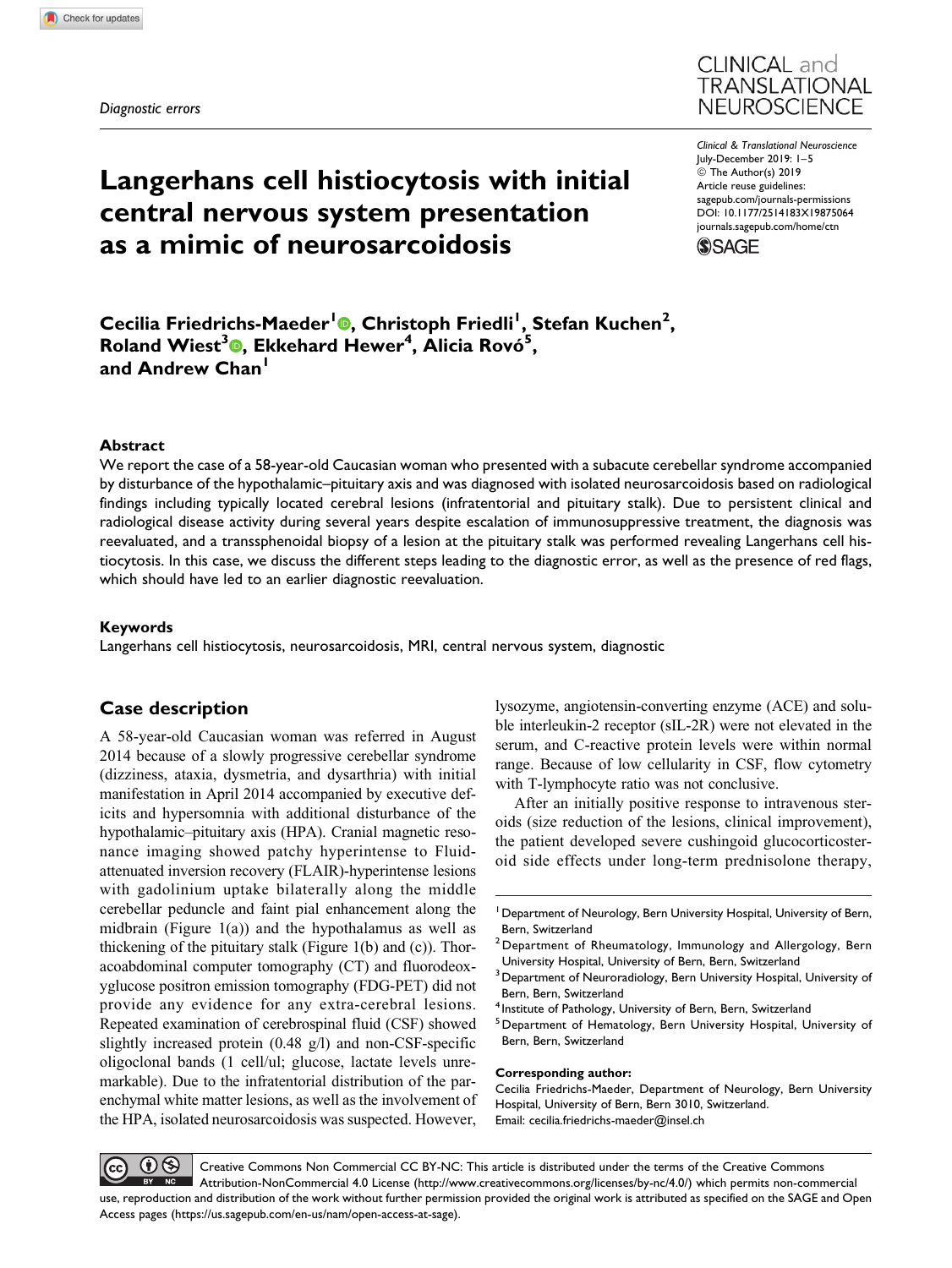$(b)$  $\left( \mathrm{c}\right)$ 

Figure 1. T1-weighted Gd-enhanced magnetization-prepared rapid gradient echo sequences (TR 2530 ms, TE 2.96 ms, FoV r250 mm, voxel size 1.0  $\times$  1.0  $\times$  1.0 mm<sup>3</sup>, acquisition time 4:30 min 160 slices) revealed multifocal patchy enhancement along the midcerebellar peduncles (a), faint pial enhancement along the mesencephalon (c), and thickening of the pituitary stalk with expansion of the optic chiasm ((b) and (c)).

requiring steroid-sparing immunosuppressive treatment with methotrexate from February 2015 and infliximab from March 2016. Despite therapeutic escalation (up to 1000 mg infliximab intravenous every 4 weeks), she continued to show clinical and radiological signs of significant disease activity and prednisolone could not be tapered off (due to disease activity, secondary adrenal gland insufficiency, and a disease-mediated hypopituitarism). Notably, radiological evaluation of chest pain in January 2016 led to the identification of an osteolytic rib lesion of unknown origin and dignity. Unfortunately, despite two consultations in which the benefit and importance of a diagnostic workup were emphasized, the patient refused to undergo a diagnostic biopsy after the informed consent discussion at the radiology department. However, follow-up of the lesion did show neither metabolic activity nor a local progression or evidence for new lesions. In July 2016, methotrexate had to be stopped due to elevated liver enzymes and was shortly replaced by leflunomide (stopped in October 2016 because of stomatitis). However, due to clinical and radiological deterioration with the appearance of new cerebellar lesions, methotrexate was restarted in July 2017. Despite combined immunosuppressive treatment with



Figure 2. Histologically, the biopsy showed a dense lymphohistiocytic infiltrate (a). Morphological interpretation was limited by extensive crush artifacts, but there was extensive CD1a immunostaining (b), consistent with the presence of abundant Langerhans cells.

infliximab, methotrexate, and prednisolone, the patient showed only temporary amelioration and repeated radiological progress, while she developed numerous infections and endocrine side effects of these medications (corticotropic insufficiency, Cushing syndrome, and recurrent bilateral pyelonephritis). Additionally, as the course of the disease evolved, clinical evaluation became increasingly difficult due to a functional neurological component. Finally, in March 2018, considering the persistent significant disease activity and side effects of the inefficient therapy, as well as the most likely irreversible panhypopituitarism, a transsphenoidal biopsy of the lesion at the pituitary stalk was performed.

Histologically, the biopsy showed fibrotic tissue with a lymphohistiocytic infiltrate (Figure 2(a)), but no granulomas. Morphological evaluation was limited due to extensive crush artifacts. With this limitation, no histiocytic cells with nuclear grooves or eosinophils were identified, but immunohistochemistry for CD1a (Figure 2(b)) and Langerin (not shown) showed extensive staining in a pattern consistent with Langerhans cells. Next-generation sequencing (Ion AmpliSeq Oncomine Focus Fusion Panel) revealed a specific mutation in the serine/threonine-protein kinase B-Raf (BRAF V600E) as sole molecular alteration, corroborating a diagnosis of Langerhans cell histiocytosis (LCH).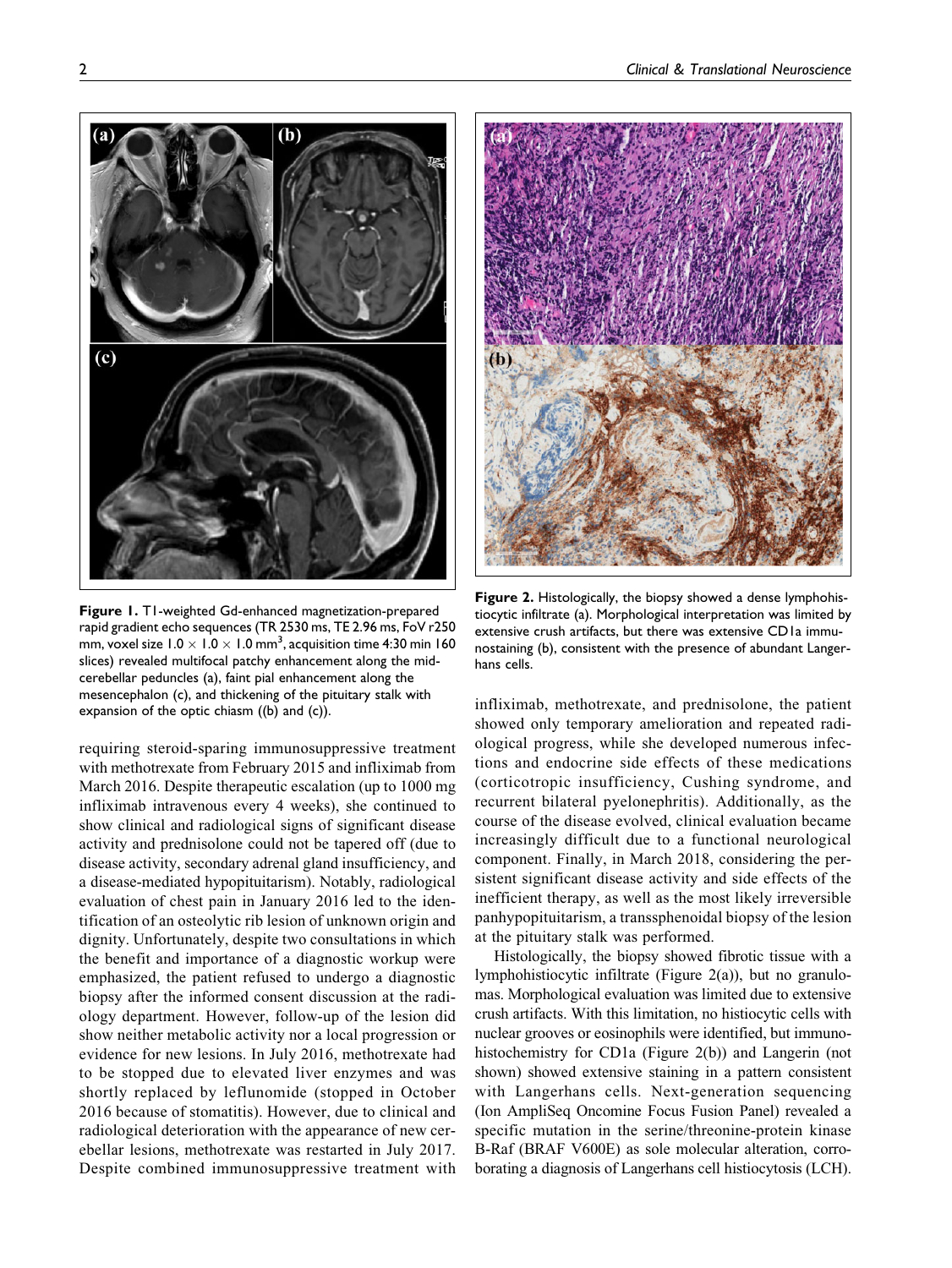Based on an interdisciplinary discussion and the presence of the BRAF V600E mutation treatment with cladribine was intended. However, the patient unexpectedly died in May 2018 at home without the presence of any witnesses and before the treatment was initiated. Unfortunately, the cause of death remains unknown because no consent for an autopsy was obtained from the next of kin.

# LCH features

Langerhans cells derive from myeloic progenitor cells of the bone marrow.<sup>1</sup> LCH is a rare clonal proliferative disorder of the dendritic cell system, characterized by abnormal interaction of pathologic Langerhans cells with T-cells and chronic inflammation.<sup>2</sup> Despite the predilection for bone structures leading to osteolytic lesions, proliferating cells may infiltrate almost any organ (with the exception of kidneys and heart) and can present as isolated lesion, single organ, or multisystem disease. Involvement of the central nervous system (CNS) is rare  $6\%$  at diagnosis), is most often found in patients with multisystem disease, and may result from an extension or propagation of osteolytic lesions of the neuro- or viscerocranium (sphenoid, orbital, and ethmoid, temporal).<sup>3</sup> The most common clinical manifestation is hypopituitarism following infiltration of the pituitary gland, which can be the initial clinical presentation.<sup>4</sup> Involvement of other CNS structures mostly occurs later during the course of the disease.<sup>5</sup>

There are no universally accepted international guidelines available for the treatment of adult LCH patients; however, there are experts' recommendations that serve as a guide in the treatment.<sup>6</sup> Treatment in LCH patients should be based on the site and extension of the disease. The specific management of CNS-LCH includes chemotherapy that crosses the blood–brain barrier, radiation, or a combination of both. It has been reported that several agents are efficient in neurological forms of LCH such as cladribine, vinblastine, prednisone, methotrexate, and cytarabine with or without vincristine.<sup>1,7–9</sup> In addition, retinoic acid and intravenous immunoglobulin associated to chemotherapy may stabilize neurodegenerative lesions.<sup>10,11</sup> Starting therapy with cladribine or cytarabine seems nowadays the most adequate approach for CNS-LCH. Several retrospective cases and one prospective trial have demonstrated that patients harboring BRAF V600E mutations can be effectively treated with vemurafenib or dabrafenib.<sup>12</sup> Furthermore, unlike pediatric recommendations, radiotherapy is an effective treatment option with acceptable side effects for adult patients in selected situations. Proper replacement of hormonal deficiencies should always be considered.

### Diagnostic error and red flags

Here we present a case of atypical clinical and radiological presentation of LCH, which was diagnosed and treated as

an isolated neurosarcoidosis for several years. This case underlines the need for a repetitive reevaluation of a suspected diagnosis, as long as the diagnosis is not histologically proven and especially in the case of rare diseases and an incomplete therapeutic response. In our case, the presence of an unexplained lytic lesion in the rib should have caused an earlier thorough reevaluation of the underlying disease. Elements leading to the initial misdiagnosis of neurosarcoidosis were mainly the atypical clinical and radiological presentation with early isolated CNS manifestation including primarily extensive infratentorial parenchymal lesions. Neurologic symptoms represent the first defining manifestation of sarcoidosis in 50–70% of cases,13,14 while involvement of CNS structures in LCH mostly occurs later during the course of the disease.<sup>15</sup> However, recent evidence suggests that CNS involvement in LCH could be underestimated due to discrete neurological symptoms.<sup>5</sup> As in our case, radiologically, neurosarcoidosis typically presents with multiple or solitary, mainly infratentorial lesions with T2 prolongation and postcontrast enhancement, as well as leptomeningeal involvement.<sup>16,17</sup> This lesion pattern is thought to be secondary to spread of inflammation from the leptomeninges along Virchow-Robin spaces<sup>18,19</sup> and can lead to involvement of skull base structures, in particular the HPA.<sup>20</sup> Intraaxial manifestations of LCH involve multiple white matter lesions with radiological characteristics resembling those of neurosarcoidosis but mostly supratentorial, as well as bilateral symmetric infratentorial gray matter lesions of the dentate nucleus of the cerebellum or basal ganglia leading to cerebellar symptoms and cognitive deficits.<sup>5</sup> Our patient presented supra- and infratentorial white matter lesions compatible with neurosarcoidosis, however lacking the classical leptomeningeal involvement. The HPA was involved with several lesions of the hypothalamus and pituitary stalk, which has been described in up to 50% of patients with  $LCH<sup>15,19</sup>$  and  $18\%$  of patients with neurosarcoidosis.<sup>20</sup>

Finally, isolated CNS manifestation with disseminated predominantly infratentorial parenchymal white matter lesions together with the higher prevalence of sarcoidosis (100–200 per 1,000,000 population vs. 1–2 per 1,000,000 population for  $LCH<sup>21,22</sup>$  pointed to neurosarcoidosis as the most likely diagnosis. To our knowledge, only one case of late-onset LCH presenting with cerebellar ataxia as an initial symptom has previously been described.<sup>23</sup> Alternative radiological diagnosis of multiple (mainly) infratentorial lesions includes demyelinating disorders, cerebral angiitis of the CNS, lymphoma, and rare differential diagnoses such as Erdheim–Chester disease (histiocytic disease with non-Langerhans cells) and chronic lymphocytic inflammation with steroids to pontine perivascular enhancement response to steroids (CLIPPERS).

Retrospectively, several red flags characterize this case. Even under intensified immunotherapy, the patient only showed temporary amelioration however persistent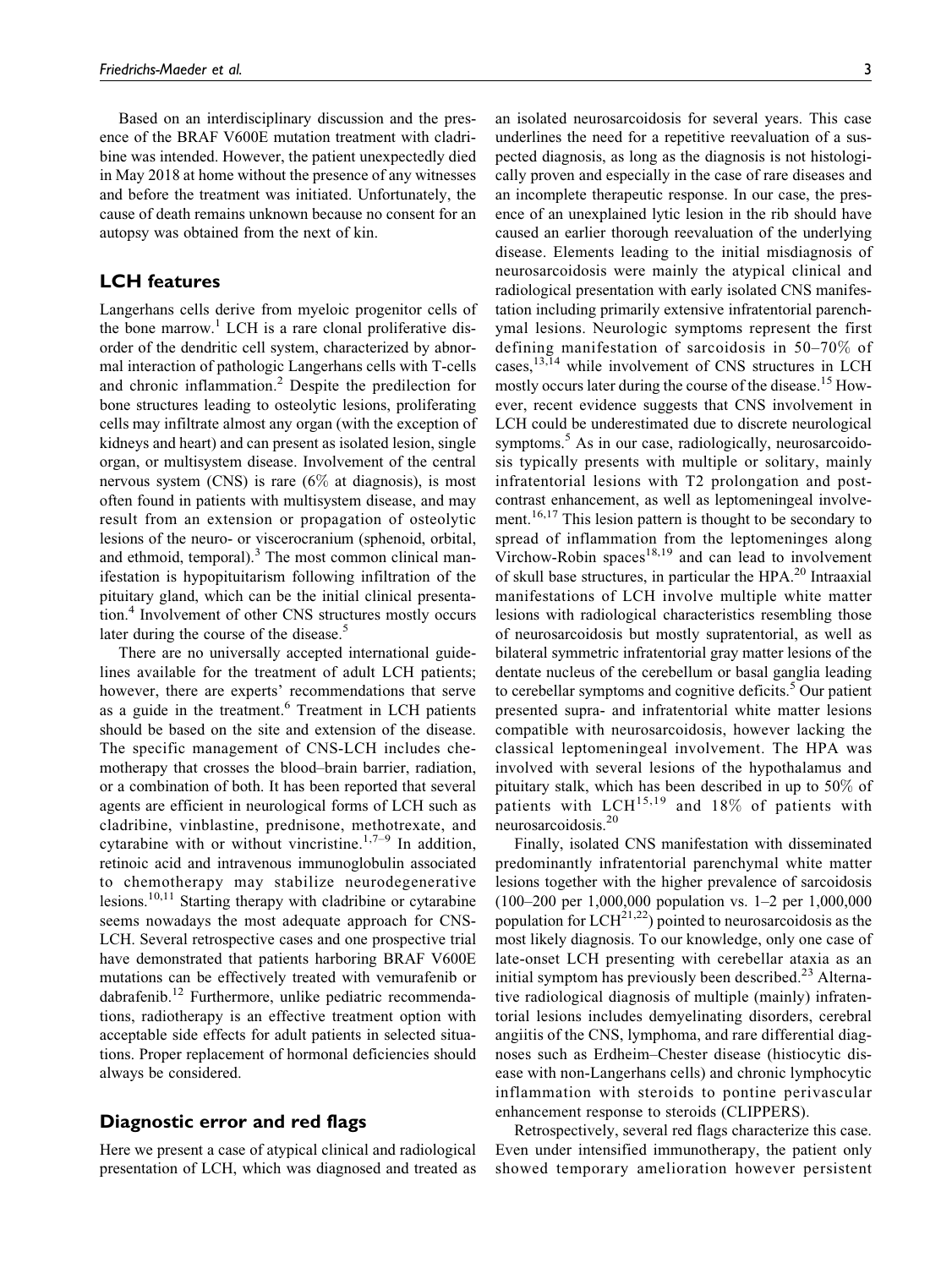radiological disease activity. Because many inflammatory and even infectious or neoplastic disorders may transiently respond to immunosuppressive treatment, a recent consensus on diagnostic criteria for neurosarcoidosis $^{24}$  chose not to include treatment response. Potential biomarkers of neurosarcoidosis were unremarkable (ACE activity, sIL-2R), however varying sensitivity and specificity due to extent of organ involvement argues for use of these markers for assessing disease activity, but not for diagnostic purposes.<sup>25</sup> Osteolytic bone lesions are typical for LCH, as proliferating cells derive from myeloic progenitor cells of the bone marrow.<sup>1</sup> However, although less common, bone involvement also occurs in up to 13% of sarcoidosis patients.<sup>26</sup> Unfortunately, by the time the rib lesion was diagnosed, the patient refused to perform a (minimally invasive) axillary biopsy, which retrospectively could have provided precious diagnostic information. Furthermore, along with progression of the disease, adherence to treatment decreased, and additional functional neurological components made clinical evaluation increasingly difficult, which can also be considered as a red flag for the need of diagnostic reevaluation.

The natural history of adults with CNS-LCH is very variable and unpredictable. As in the case presented here, location of the lesions and their inaccessibility to the diagnosis without invasive interventions might cause delays in the diagnosis and consequently in the beginning of treatment. However, despite the delay, this patient survived 39 months after the first diagnosis of intracerebral lesions in August 2014. The treatment received to treat neurosarcoidosis may have played indeed a role, since many of the received drugs are also recommended to treat CNS-LCH. Particularly interesting is the fact that she received treatment with infliximab for a total of 19 months.<sup>27</sup> There are at least eight cases reported in the literature describing an evolution benefit of CNS-LCH under infliximab. Tumor necrosis factor (TNF) inhibitor infliximab does not normally penetrate the CNS, disruption of the blood–brain barrier can hypothetically occur in CNS-LCH patients providing a portal of access to these antibodies. In our case, none of these agents led to full control of the disease, whether they acted by slowing disease progression remains unclear.

Altogether this case underscores the need to obtain definitive pathological diagnosis of uncommon pathologies before initiating or at least after failure of long-term immunosuppressive treatment. In our case, the location of lesions at sites difficult to biopsy and biopsy refusal for the osteolytic lesion in the rib led to an extensive diagnostic delay.

# Author contributions

CFM and CF contributed equally to this work.

# Declaration of conflicting interests

The author(s) declared no potential conflicts of interest with respect to the research, authorship, and/or publication of this article.

### Funding

The author(s) received no financial support for the research, authorship, and/or publication of this article.

#### ORCID iD

Cecilia Friedrichs-Maeder [https://orcid.org/0000-0001-9741-](https://orcid.org/0000-0001-9741-0046) [0046](https://orcid.org/0000-0001-9741-0046)

Roland Wiest **<https://orcid.org/0000-0001-7030-2045>** 

#### **References**

- 1. Allen CE, Flores R, Rauch R, et al. Neurodegenerative central nervous system Langerhans cell histiocytosis and coincident hydrocephalus treated with vincristine/cytosine arabinoside. Pediatr Blood Cancer 2010; 54: 416–423.
- 2. Arceci RJ.The histiocytoses: the fall of the tower of babel. Eur J Cancer 1999; 35: 747–769.
- 3. Grois N, Pötschger U, Prosch H, et al. Risk factors for diabetes insipidus in Langerhans cell histiocytosis. Pediatr Blood Cancer 2006; 46: 228–233.
- 4. Prosch H, Grois N, Prayer D, et al. Central diabetes insipidus as presenting symptom of Langerhans cell histiocytosis. Pediatr Blood Cancer 2004; 43: 594–599.
- 5. Prayer D, Grois N, Prosch H, et al. MR imaging presentation of intracranial disease associated with Langerhans cell histiocytosis. Am J Neuroradiol 2004; 25: 880–891.
- 6. Girschikofsky M, Arico M, Castillo D, et al. Management of adult patients with Langerhans cell histiocytosis: recommendations from an expert panel on behalf of Euro-Histio-Net. Orphanet J Rare Dis 2013; 8: 72.
- 7. Dhall G, Finlay JL, Dunkel IJ, et al. Analysis of outcome for patients with mass lesions of the central nervous system due to Langerhans cell histiocytosis treated with 2-chlorodeoxyadenosine. Pediatr Blood Cancer 2008; 50: 72–79.
- 8. Büchler T, Cervinek L, Belohlavek O, et al. Langerhans cell histiocytosis with central nervous system involvement: follow-up by FDG-PET during treatment with cladribine. Pediatr Blood Cancer 2005; 44: 286–288.
- 9. Ng Wing Tin S, Martin-Duverneuil N, Idbaih A, et al. Efficacy of vinblastine in central nervous system Langerhans cell histiocytosis: a nationwide retrospective study. Orphanet J Rare Dis 2011; 6: 83.
- 10. Idbaih A, Donadieu J, Barthez MA, et al. Retinoic acid therapy in "degenerative-like" neuro-Langerhans cell histiocytosis: a prospective pilot study. Pediatr Blood Cancer 2004; 43: 55–58.
- 11. Imashuku S, Okazaki N, Nakayama M, et al. Treatment of neurodegenerative CNS disease in Langerhans cell histiocytosis with a combination of intravenous immunoglobulin and chemotherapy. Pediatr Blood Cancer 2008; 50: 308–311.
- 12. Bhatia A, Ulaner G, Rampal R, et al. Single-agent dabrafenib for BRAF V600E-mutated histiocytosis. Haematologica 2018; 103: e177–e180.
- 13. Fritz D, van de Beek D and Brouwer MC. Clinical features, treatment and outcome in neurosarcoidosis: systematic review and meta-analysis. BMC Neurol 2016; 16: 1–8.